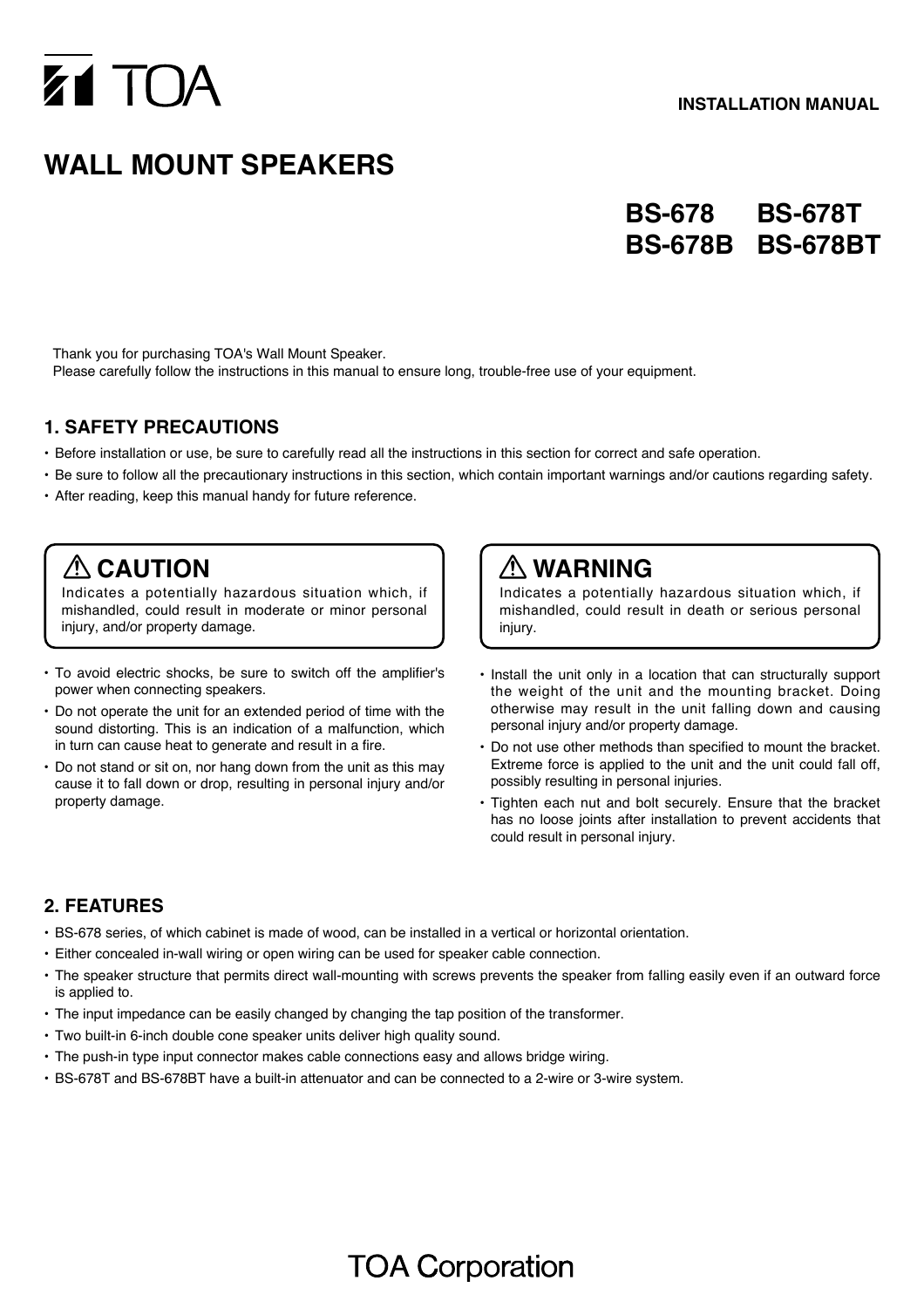## **3. INSTALLATION**

**Step 1.** Pull out the baffle, unlatch 2 V-shaped springs, then remove the baffle from the cabinet.



**Step 2.** Install the cabinet to the wall using the supplied tapping screws 4 x 35. In this case, route the cables from a cable entry hole.

#### **Note**

The speaker can be installed in a vertical or horizontal orientation. Either concealed in-wall wiring or open wiring are available for speaker cable connection.



#### [Cabinet mounting dimensions]



Cable entry hole (for open wiring at horizontal mounting)  $\mathcal{B}$ Cable entry hole

(for concealed wiring at horizontal mounting)

C Cable entry hole (for concealed and open wirings at vertical mounting)

#### **Step 3.** Make wiring.

**3-1.** Insert the lead-in cables (cables from the amplifier) and lead-out cables (cables to other speakers) into the push-in connector attached to the cabinet.

[Applicable cable]

Solid wire:  $\emptyset$ 0.8 to  $\emptyset$ 1.6 mm  $(AWG 20 – 14)$ Stranded wire (7-core): 0.75 to 1.25 mm2 (AWG 18 – 16)





**3-2.** Insert the fasten terminals fitted at the ends of both the HOT (black) and COM (white) cables from the input connector on the cabinet into the taps of the matching transformer on the speaker unit.

Connect the COM (white) cable to the transformer's COM tap, and the HOT (black) cable to the desired transformer's input tap. (Refer to the figure below.)





| Impedance  | 1.7 kO | $3.3 \text{ k}\Omega$ | 6.7 kO | 13 kO |
|------------|--------|-----------------------|--------|-------|
| 100 V line | 6 W    | 3 W                   | 1.5 W  | 0.8 W |
| 70 V line  | 3 W    | 1.5W                  | 0.8 W  | 0.4 W |

**Step 4.** Hook 2 V-shaped springs attached to the baffle into the slotted holes of the cabinet, then push the baffle onto the cabinet.

#### **Note**

When the speaker mounting orientation is vertical, pinch and rotate the logo mark on the baffle into the right position.

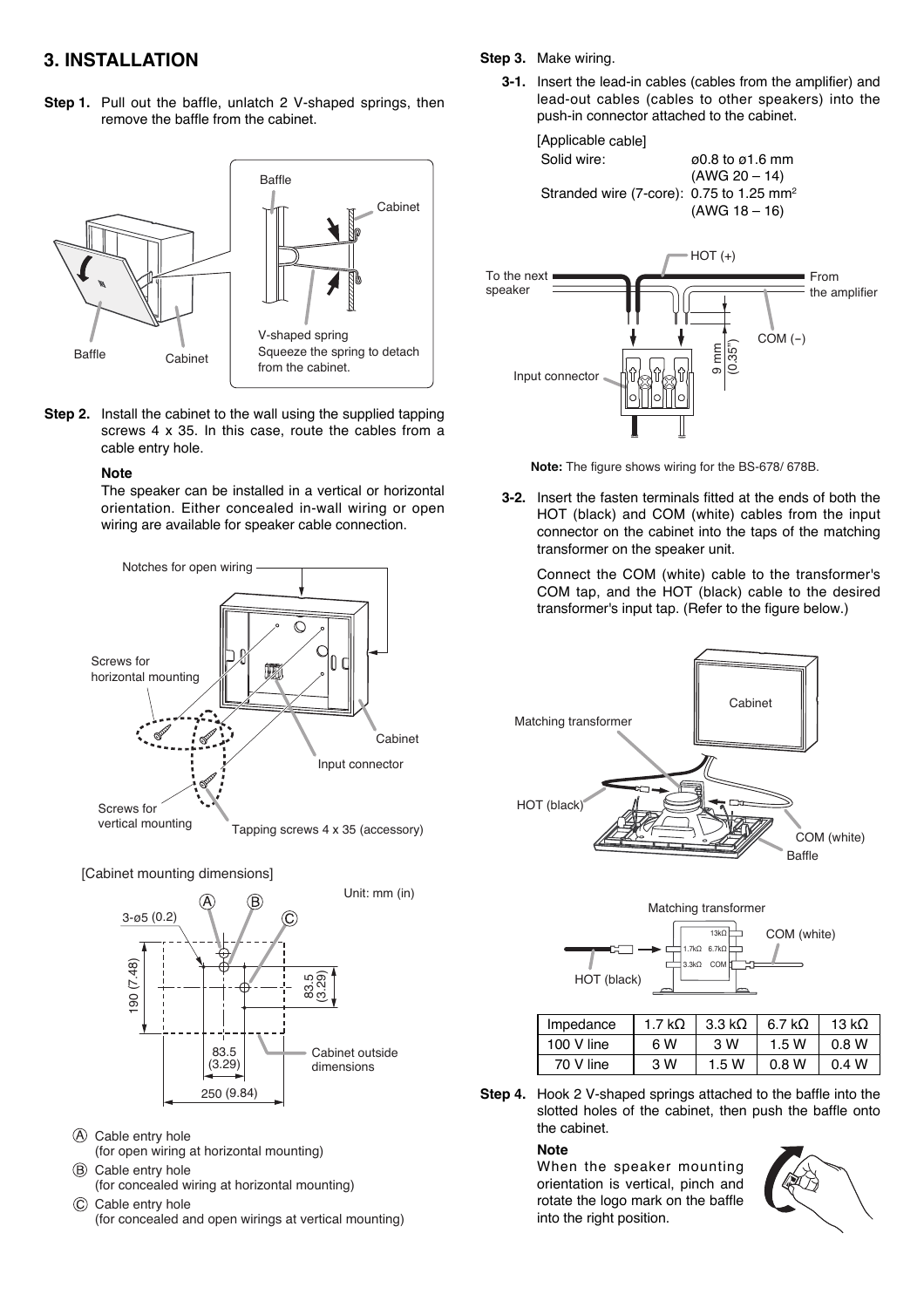# **4. VOLUME ADJUSTMENT (BS-678T and BS-678BT)**

Adjust the sound volume by rotating rotary switch on the speaker's side panel.

| Switch position |                  |                   |     |
|-----------------|------------------|-------------------|-----|
|                 |                  |                   |     |
| Sound volume    | 0 <sub>d</sub> B | $-6$ dB $ -12$ dB | off |



## **5. WIRING DIAGRAMS**

#### **5.1. BS-678 and BS-678B**



 $\frac{1}{\alpha}$ 

2 1

VOLUME CONTROL

نۍ

#### **5.2. BS-678T and BS-678BT**